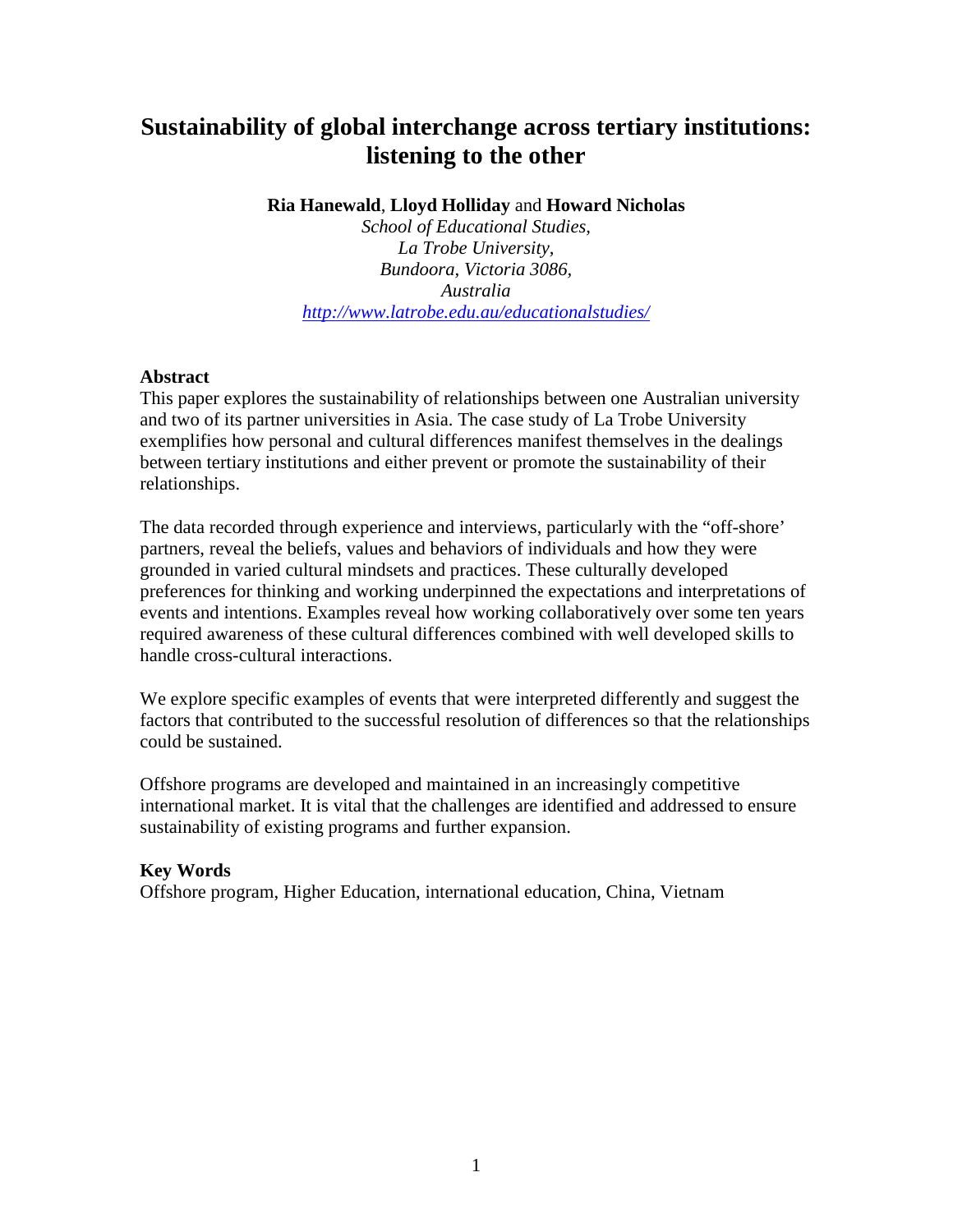## **1. Introduction**

Consistent with the cultural and economic context in which it was originally framed, Australia's view of teaching relationships with other universities largely reflects economic imperatives. For example, Australia's international education industry was described as the third largest service export, worth more than \$5 billion in national income during 2004 with more than 20 percent of Australia's international education being delivered offshore, and this was described as increasing (DEST, 2004). And more recently: "The March 2006 data show steady growth overall in Australia's international education market with a year-to-date increase of 8.2% in enrolments and 9.3% in commencements." (AEI, 5 May 2006).

The same paradigm is applied to programs taught overseas – even when issues of cultural engagement and exchange might be expected in such situations. "Offshore delivered program constitute more than 20 per cent of overall earnings, with an increasing trend" (DEST, 2004).

Given this background, it can be hard to sustain relationships that reflect non-financial values. In the event of questions being raised about the worth of offshore ventures, both current and future potentially problematic issues need to be identified from the perspectives of all partners with a view to developing strategies to overcome issues that could jeopardize the maintenance and development of programs.

#### **2. Australian governance of global interchange across tertiary institutions**

Provision of higher education services to overseas students in Australia is regulated by the national Department of Education, Science and Training (DEST). Australian Education International (AEI) is part of this government department.

Even when focusing on ensuring high quality programs and experiences of university education for 'international' students, the dominant paradigm appearing in AEI publications that frame international relations reflects Australia's economic and competitive interests. "Australia is committed to ensuring the high quality and integrity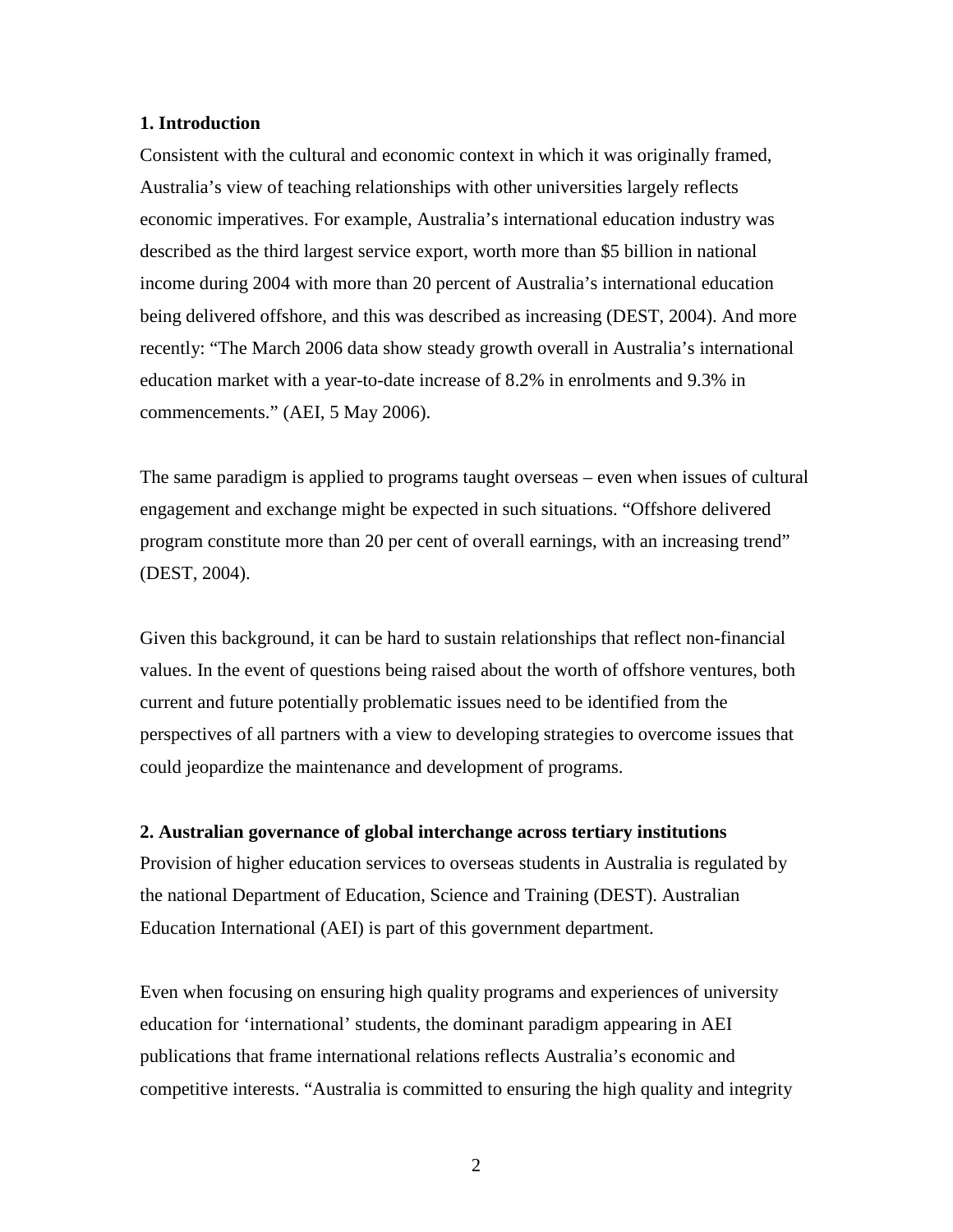of Australian education and training, regardless of the location in which it is delivered." (AEI, Transnational Quality Strategy, 17 November 2005). This commitment reflects a belief that

International education builds valuable international linkages and exchange in all fields of study, and broadens the opportunities and experiences available to our students. It also makes a significant contribution to Australia's ability to attract qualified and skilled people to participate in our society and economy. (AEI, Transnational Quality Strategy, 17 November 2005).

While the opportunity for 'exchange' is identified, it is not elaborated extensively and neither are the 'other' sides of the exchange extensively explored.

#### **3. Perspectives for onshore and offshore study choice in tertiary institutions**

However, the issues that influence whether international relationships can be sustained extend far beyond economic issues.

#### **3.1.** *Onshore issues*

Overseas students studying in Australia require student visas regulated by DEST through the Education Services for Overseas Students Act (ESOS Act 2000) and the associated legislation also ensures compliance with immigration laws. Reporting requirements related to these legal responsibilities, documenting the quality of tuition and pastoral care services available to students are significant tasks, which demand much time, effort and resources from academic and administrative staff in tertiary institutions. These issues focus attention on the 'costs' for the institution and encourage a view of 'benefits' in economic terms – to contrast with the obvious costs. The significance of less tangible and measurable benefits is easily overlooked in the powerful dynamics of income and accountability.

Given these enormous economic pressures, it is comparatively rare for institutions to systematically place the potential of cultural exchange for all participants in competition with financial measures – even though international students have cited the quality of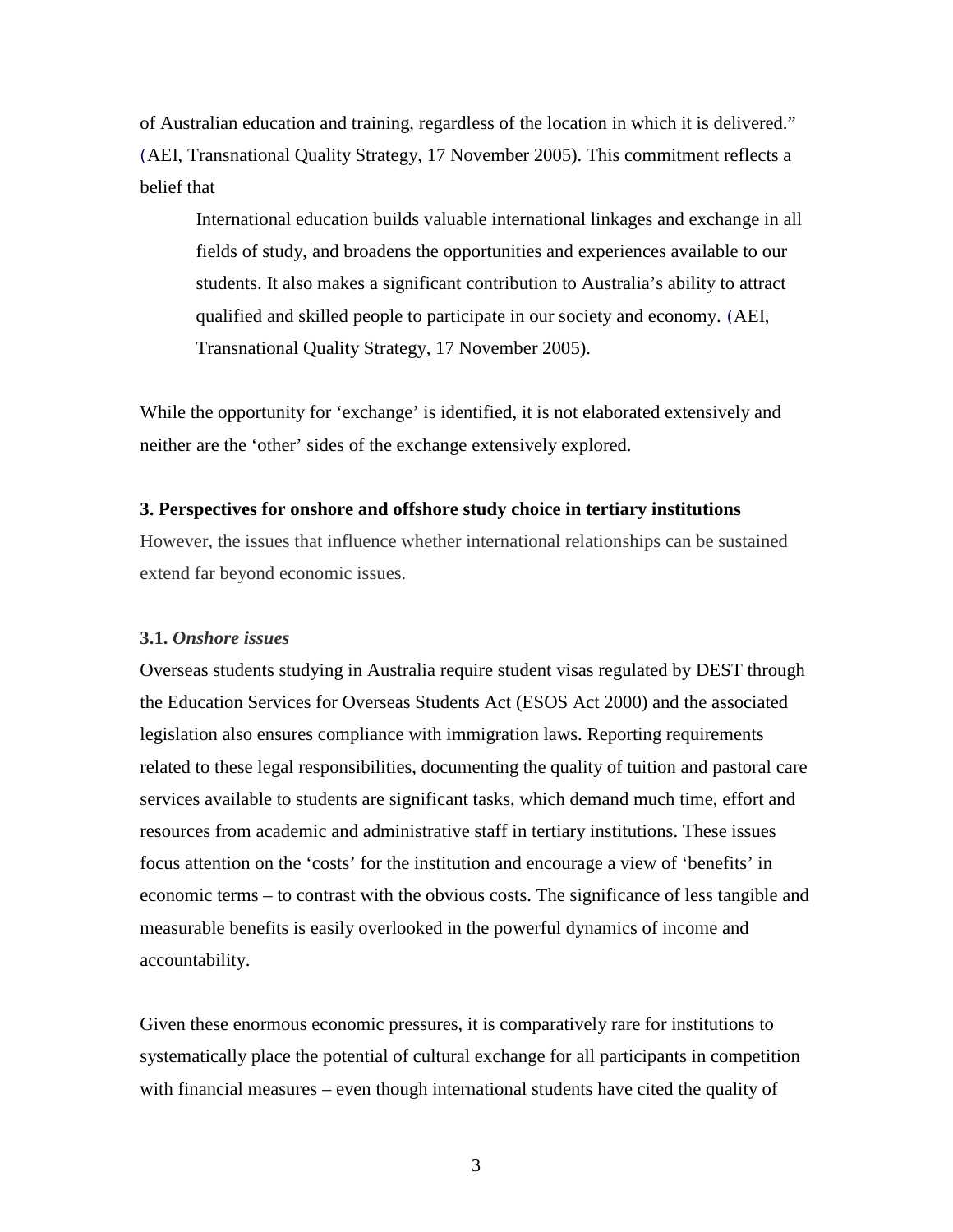education, the cultural experience of living in a foreign country and the opportunity to broaden their experience as the main reasons for studying away from their home country (Doorbar, 2006).

## **3.2.** *Offshore issues*

Australian provider universities seek relationships between institutions in other parts of Asia, often for commercial reasons including the increased profile gained through international presence. Global visibility necessitates participation in offshore programs, which requires careful selection of partners, and the time and energy-consuming task of building up both programs and academic and administrative staff relationships and resources. Off shore education services have to be set up and maintained from a distance, with tuition fees and other costs being subject to fluctuating exchange rates. For students in countries of Asia, a degree from an Australian university is often considered more prestigious than a local degree, much as for Australians, degrees from the UK and other European or North American universities may be regarded as more prestigious. The added advantage for Asian international students is the current edge that being a fluent speaker of English gives them in the competitive labour market with foreign international firms based in their home countries. The foreign qualification holds more cachet, giving graduates a competitive edge when applying for employment and thus provides strong motivation to study. Also, overseas study is only possible for holders of a student visa and not every applicant is eligible for a visa or scholarship. Age limitations, political persuasion or failure to meet other requirements, such as robust health may prevent them from obtaining a visa. Financial considerations such as the expense associated with living and studying in another country, giving up employment and personal reasons such as leaving family and friends are other contributing factors. All of these dimensions add pressure for universities to view relationships and the core issues involved in sustaining them in financial terms and, as a consequence, can lead to the universities downplaying cultural and intercultural issues in seeking to sustain relationships over time.

#### **4. Portrayal of global interchange in the mass media**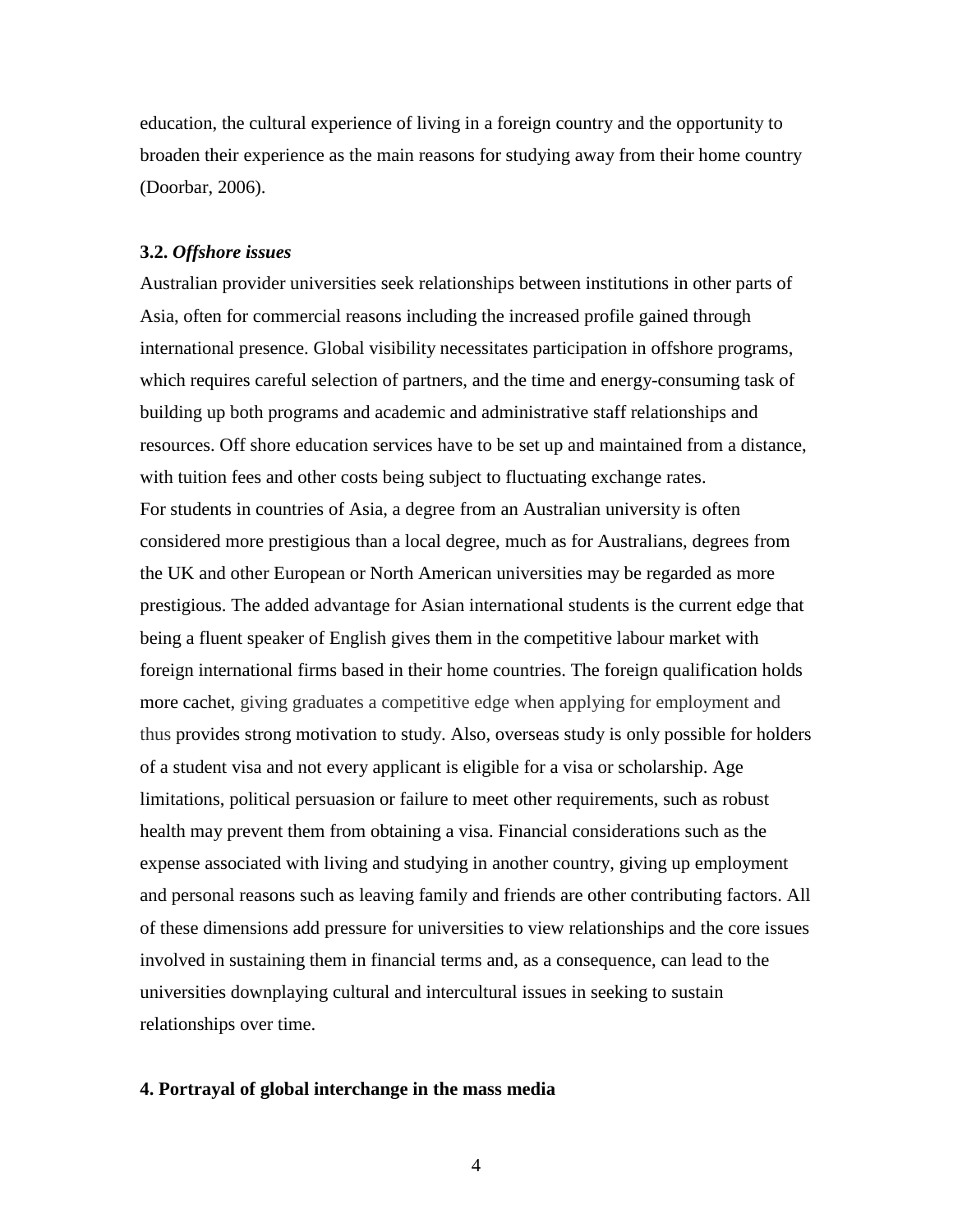The consequences of this pressure can be seen in a case recently highlighted in the public media in Australia – which indicates that (a) there are other views of how relations with international students can be constructed and (b) that the pressures to view students in economic terms are very real.

Russell (2006:36) succinctly summarises her experience: "I recently taught a masters degree unit to overseas students that gave me a first hand glimpse of our offshore educational activities and I was shocked by the low academic standard. I was also frustrated by the university's managerial approach to students. This brief experience suggested to me that some Australian universities may be treating overseas students as economic units, or cash cows, not genuine students."

This practice is not a result of a lack of policies and agreed principles by governing bodies or the Ministers of Education and Training of Australia and participating countries as the previous discussion has highlighted. The portrayal in the Australian media of an almost exclusively economic interest in international education is entrenched. The reality within institutions is much more complex and the motivation for many of those involved includes many non-commercial issues. While we cannot pretend to offer a full description of this complex reality, we try to unpack some of the varied convictions and behaviors of individuals.

## **5. Methodology**

The paper is based on research conducted between an Australian educational provider and Asian partner universities in Vietnam and China. A number of academic staff, administrative staff and students in onshore and offshore programs were interviewed in all three countries. The initial set of open-ended questions and additional follow-up comments provided rich qualitative data. At times, the specific experiences reported mirror the shared experiences and perspectives of the major stakeholders in the research from different countries, while at other times country-specific problems and potentials emerged.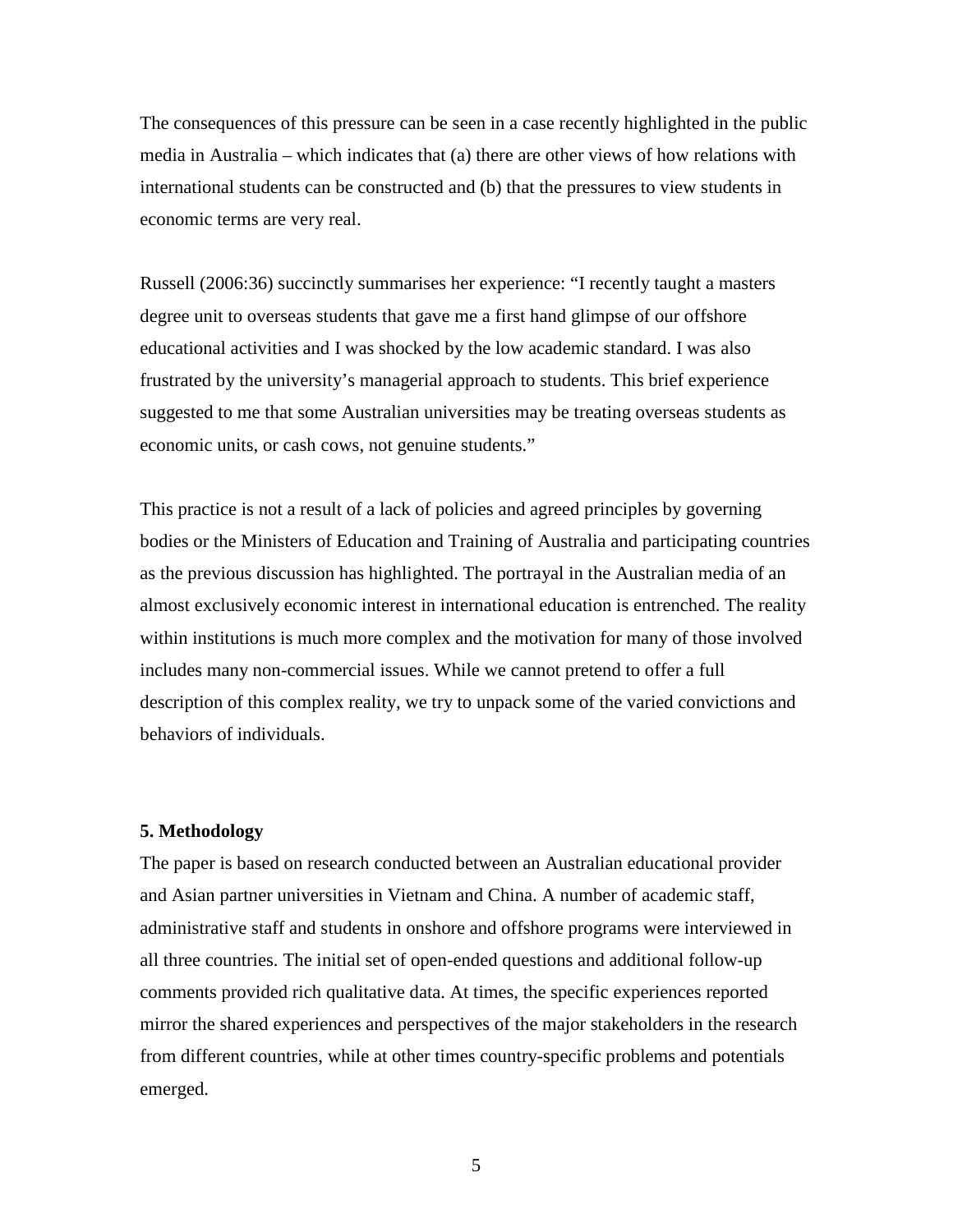#### **6. The situation at La Trobe University**

The University has a particularly strong commitment to internationalization and it seeks not only to attract students and staff from all around the world but also to provide opportunities for local students and staff to gain international experience through a scheme of exchange programs. In particular it leads the International Network of Universities, which is a consortium of universities specifically designed to promote student mobility. Currently the University has links with some 250 institutions in more than 40 countries. (Professor Brian Stoddart, Vice-Chancellor and President, 12 September 2006).

#### **6.1.** *The offshore history of the School of Educational Studies*

The offshore programs in the School of Educational Studies (SES) within La Trobe University (LTU) have been operating for more than a decade, with over 120 students having graduated so far from different programs. In 2006, almost 200 students are enrolled in the Master of Applied Linguistics (MAL) and Doctor of Education (EdD) programs at the campuses of the offshore partner institutions in Vietnam and China (SES, 2006). Collaborations exist between the University of Social Sciences and Humanities at Vietnam National University (USSH) in Ho Chi Minh City (HCMC) and the Vietnam National University in Hanoi. Teaching programs commenced in Vietnam in 1996. In China, La Trobe University taught in co-operation with Yunnan Normal University in Kunming from 1993 to 2006 (SES, 2006).

The broad structure of off-shore operations in the SES is that a single Masters level unit is taught in a two-week block, supported by a pack of readings. The member of staff from La Trobe flies to the relevant city, stays for the two weeks of teaching and during that time, delivers the workshops/lectures associated with the subject, provides consultation to the students and advice on assessment essay topics, research requirements and potential references. Students then have some two to three months to write their essay with support from the library and email support from the unit lecturer.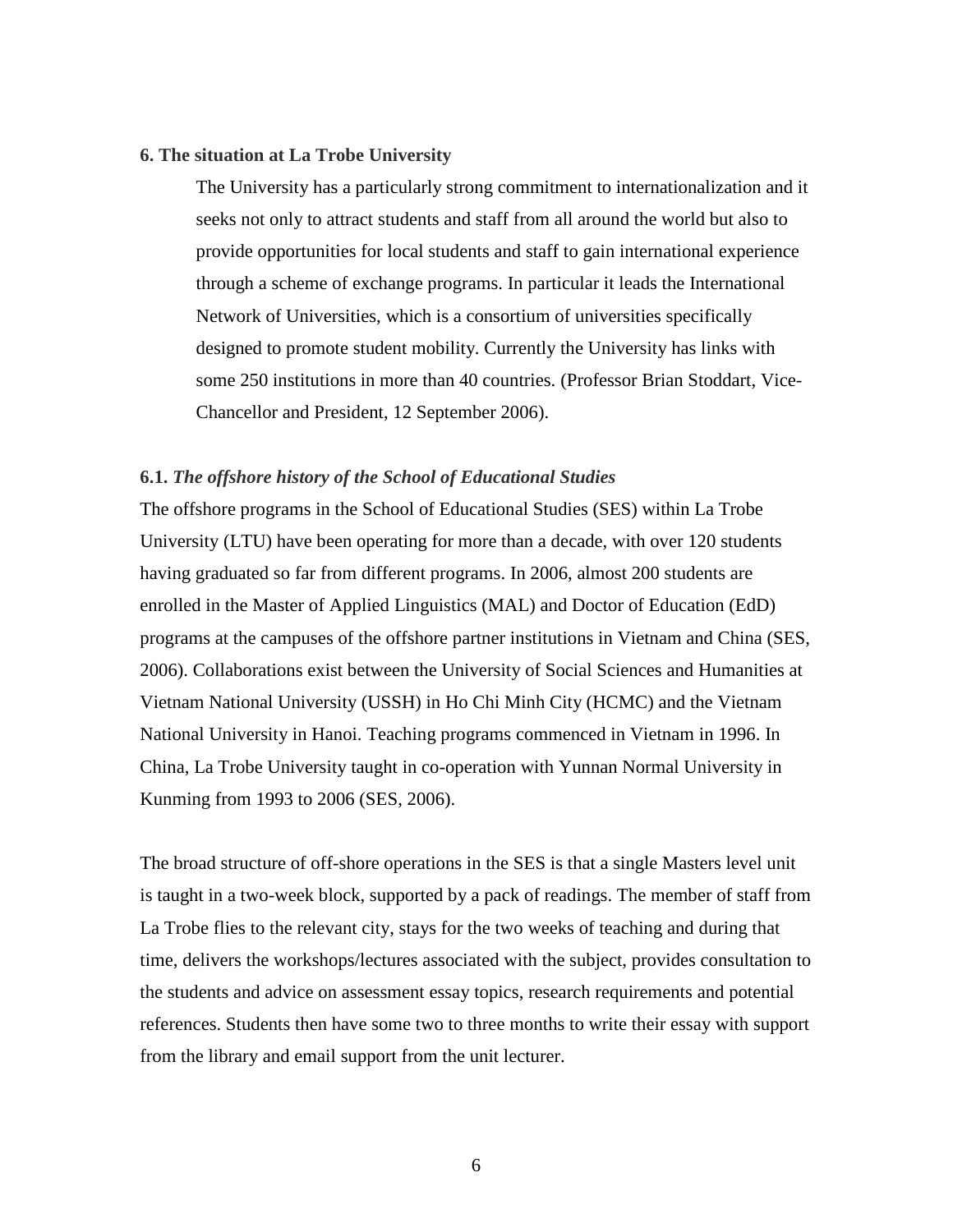The collaboration between LTU and the University of Social Sciences and Humanities (previously the University of Ho Chi Minh City) in HCMC and the Vietnam National University in Hanoi was initially not a commercial decision on the part of La Trobe University's School of Educational Studies. A rather coincidental start evolved into a long standing alliance, which is representative for a number of inter-country educational endeavours a decade ago. An offshore academic (F4, Australia, May 2006) recalls those early days

In Semester 1, 1994 Staff member 1 spent his [Outside Studies Program] partly in Vietnam and brought back an invitation to Staff member 2 to each teach one week of guest lectures in Hanoi on computer assisted language learning. He duly did in October 1994 on a combined visit to Kunming, Hanoi and HCMC. Whilst in Hanoi and in HCMC, the senior staff of the host universities approached him with requests for a cooperative agreement between their institutions and La Trobe University. Letters making such requests were duly brought back to the Vice Chancellor at La Trobe and as a result negotiations were set in motion which resulted in the first program starting in HCMC. The original agreements were for three subjects of a Master Degree to be taught offshore with the students coming to LTU to complete the rest. The assistance LTU was rendering was viewed as capacity developing of local infrastructures and developing good relations with neighbours. The offshore programs were never seen as independent money making ventures. Later HCMC requested that we teach the complete degree there as students could not afford to come to Australia to complete the degree. Senior staff from the VNU in Hanoi requested the same program in October 1998 whilst on a visit to Melbourne.

The Kunming program has been altogether different. Basically LTU staff were paid by Yunnan Normal University (YNU) to go to YNU to teach odd MA subjects and the students at YNU eventually were granted LTU awards. In 2000 the YNU programs was put on the same footing as the Vietnam programs. (F4, Australia, May 2006).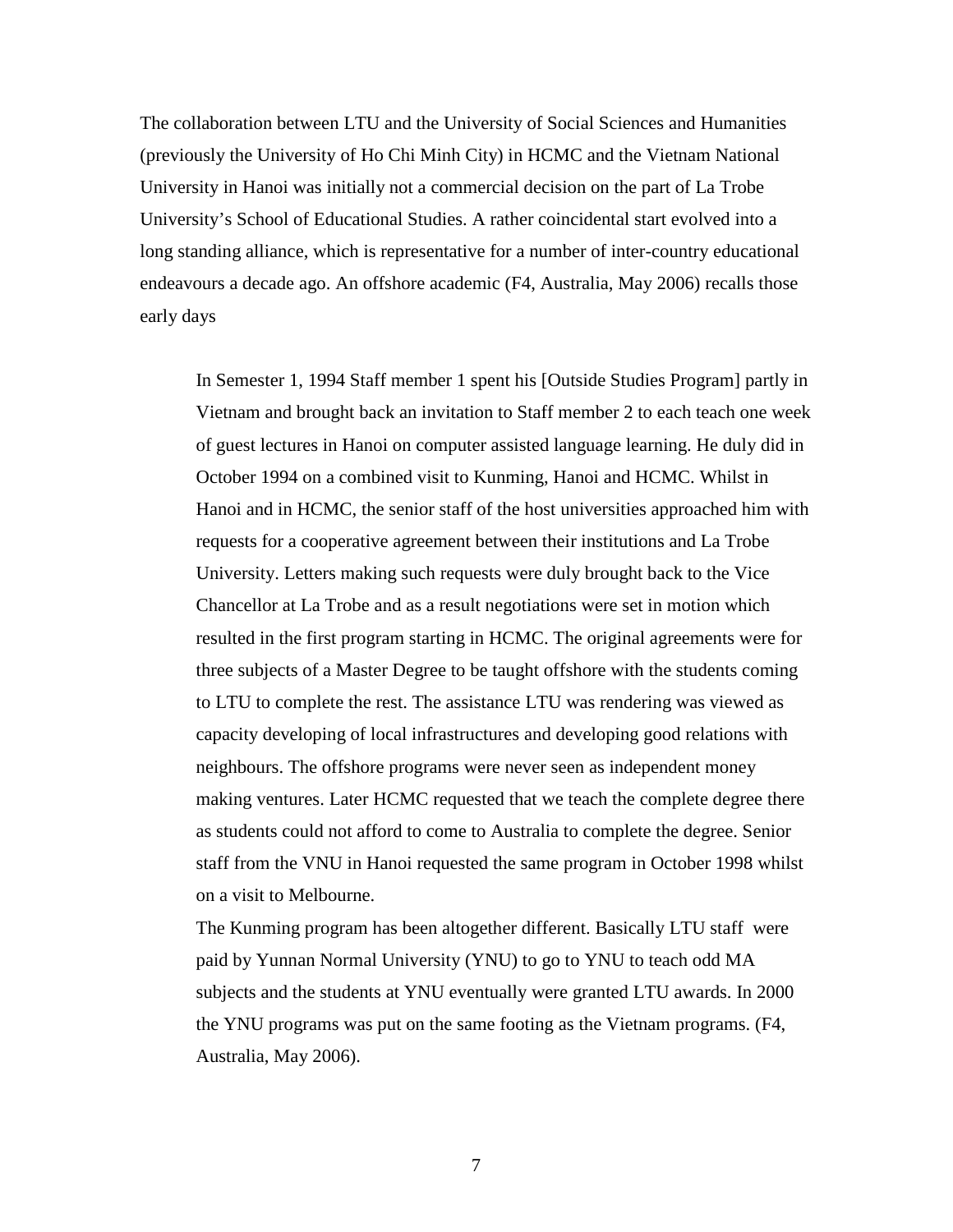The historical perspective illustrates and illuminates the way in which the programs were established, how they developed and kept running and why certain differing viewpoints emerged. They reveal individual and institutional expectations based on economic, political and social influences and highlight the need for skillful handling of situations that demand well developed cross-cultural awareness and skills.

## **7. Offshore program disparity examples**

An interesting aspect of the issues that concerned the partners trying to sustain the relationships is the way in which they do NOT reflect the dominant economic rationalism that governs larger level policies and decision-making frameworks.

#### **7.1.** *Shared vision and communication*

Careful investigation and articulation of the motivation for the partnerships and the goals are essential to ensure smooth progression in the building up phase of programs and the mutual understanding of expectations and obligations. In the initial setting up of the programs no formal compliance documents existed at La Trobe for predetermining or investigating such issues. Since 2004 a set of formal compliance procedures has been put in place that need to be enacted before entering into contractual obligations with offshore partners.

Initially, the Vietnamese side saw the establishment of the program as a pilot project This is a market test, and to build up relationship between universities for jointventure education for mutual benefits…. The programs started in 1995 and it was implemented in 1996 with the first course for only 5 students. I thought we were very brave to take a risk to do that…. The first off-shore programs in Foreign language education for degrees in HCM City might have great influence on other areas in Vietnam. It is good for the contribution of in-country training to meet the high demand of the Vietnamese society when English has played an important since the 'Open-door 'policy was implemented in 1986. (F1, Vietnam, May 2006).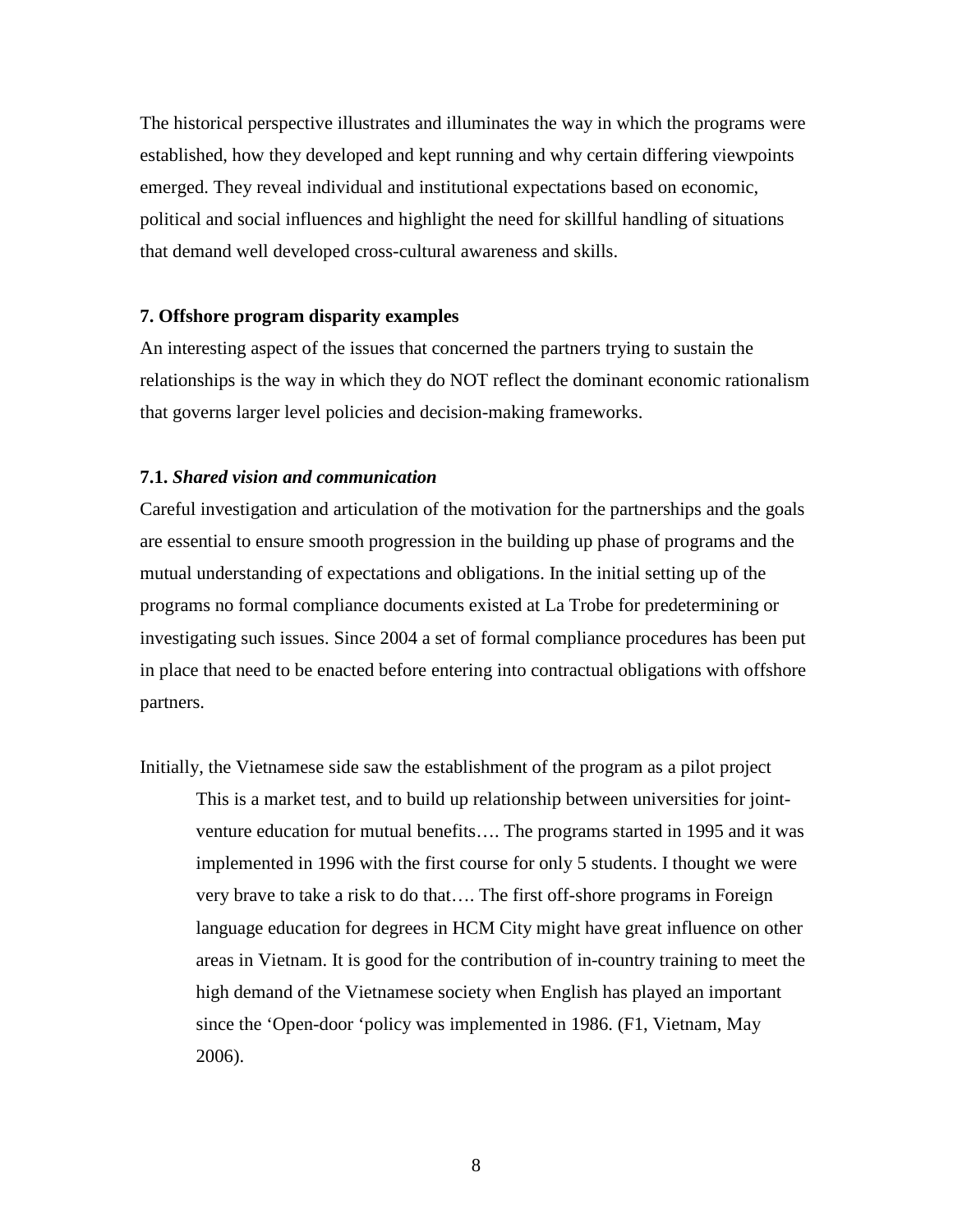An Australian academic (F5, Australia, August 2006) had a completely different viewpoint on the reasons for involvement in the offshore venture

…it is good for us to be taking us out of our comfort zone…the motivation for instigating the program is…idealism, chance to travel, chance to do something different…with particular institutions: they choose us in a way…they were the ones that contacted us…

The establishment and maintenance of successful partnerships requires clear expectations and guidelines with associated regular monitoring of agreements and evaluations of programs as this Australian academic indicates

The expectations have to be very clear ….we have to be clear about the other person…their role within the institution and what the overall structure within their work is…we need to have a very clear sense of hierarchy and who has responsibility…as well as who has duties…and what their status is…and the overall structure there…it needs to be written down and traded regularly…that you need a hierarchy…and that it is everyone's duty and responsibilities and that it is clear to the other side… (F5, Australia, August 2006).

The most commonly cited source of misunderstandings is when partners have visions and goals for the collaborative venture, which may neither be shared nor openly communicated. Regular meetings are useful in clarifying points of difference, but such meetings can often be seen as 'too costly' if the relationship is understood primarily in economic terms.

#### *7.2. Finances*

The major tension seems to be between the financial and educational aspects of course provision and the various intentions of administrators, academics and students. On an institutional level, revenue generation might often be the real driving force behind the inception of a global interchange endeavour. While participation in the world wide market place enhances global and local prestige, financial reasons are often the strongest motivator at the institutional level.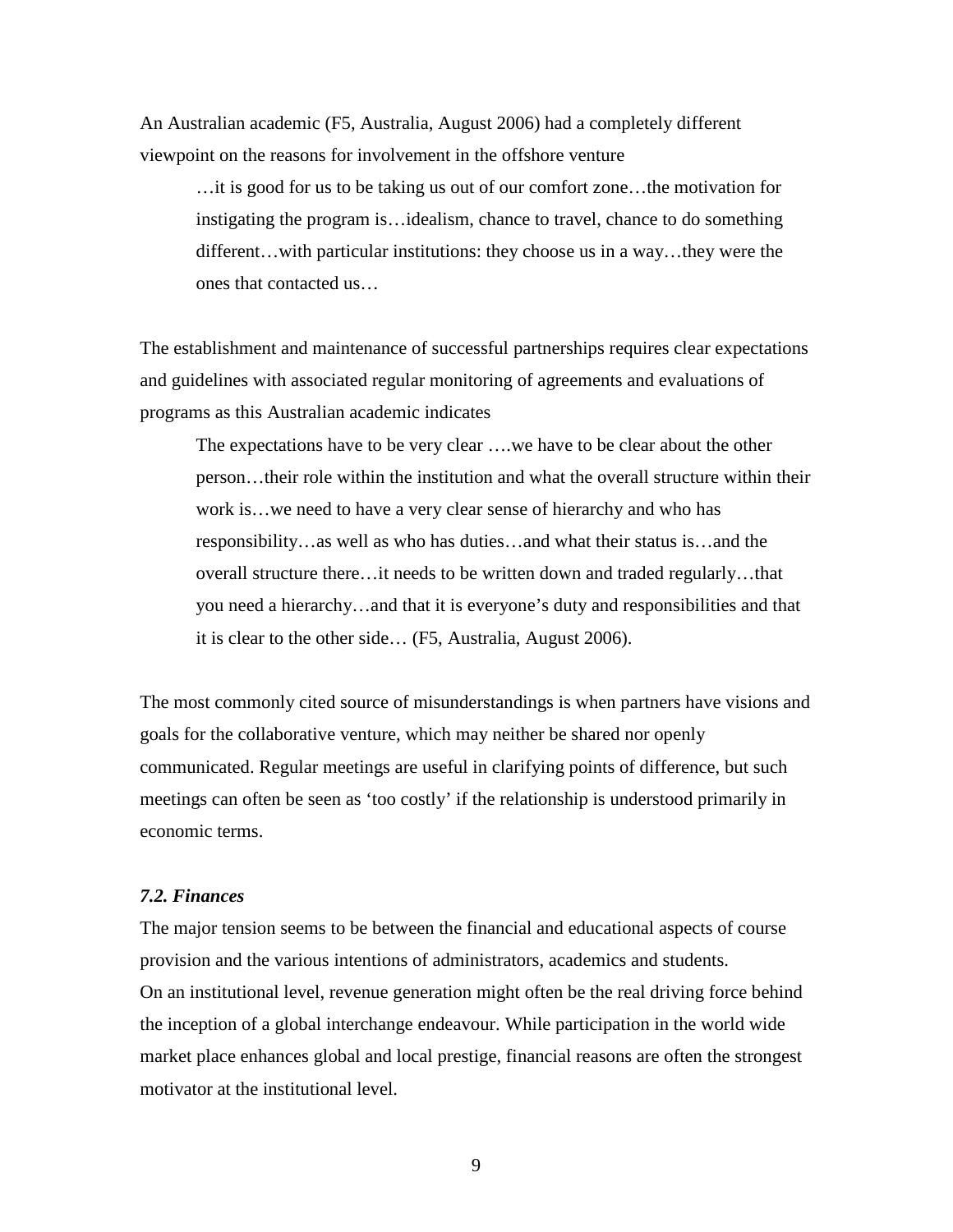One Australian academic (F 3, Australia, May 2006) put it bluntly as …they are getting in to grab a slice of the lucrative market before other players have divided the pie amongst themselves.

Another academic (F5, Australia, August 2006) cautions that

…it's a long term investment but they [the universities] are not actually making money out of it…they spend a lot of money every month…That has always been a concern of the management…. Of course we want the programs to break even…but the senior management have been looking [at] which overseas programs are making a loss…and they are saying…look at each program to see whether to close it down or to keep it going…The university has a different view about the sustainability of the programs from how an academic looks at it.….The university management wants the books to balance each year…They don't look at it as a long term venture…They want to be in the black every year…

The academic perspective is that the hidden benefits like the prestige and establishment of the university's name by word of mouth makes the students choose to come to it as onshore international students and that research opportunities are opened up by the physical presence. Using the same logic of presence, cross fertilization between different departments of the university (while the faculty running the offshore program may not make the money their presence may provide advertising to attract students to other faculties of the university onshore) can be of benefit to the university as a whole.

Students studying in an offshore program are typically older, with fewer financial resources and extensive family commitments. These limitations influence the course design and expectations of students, institutional provider and academic staff teaching in these programs.

Choosing the offshore option has financial advantages, as one Australian academic currently teaching in the program describes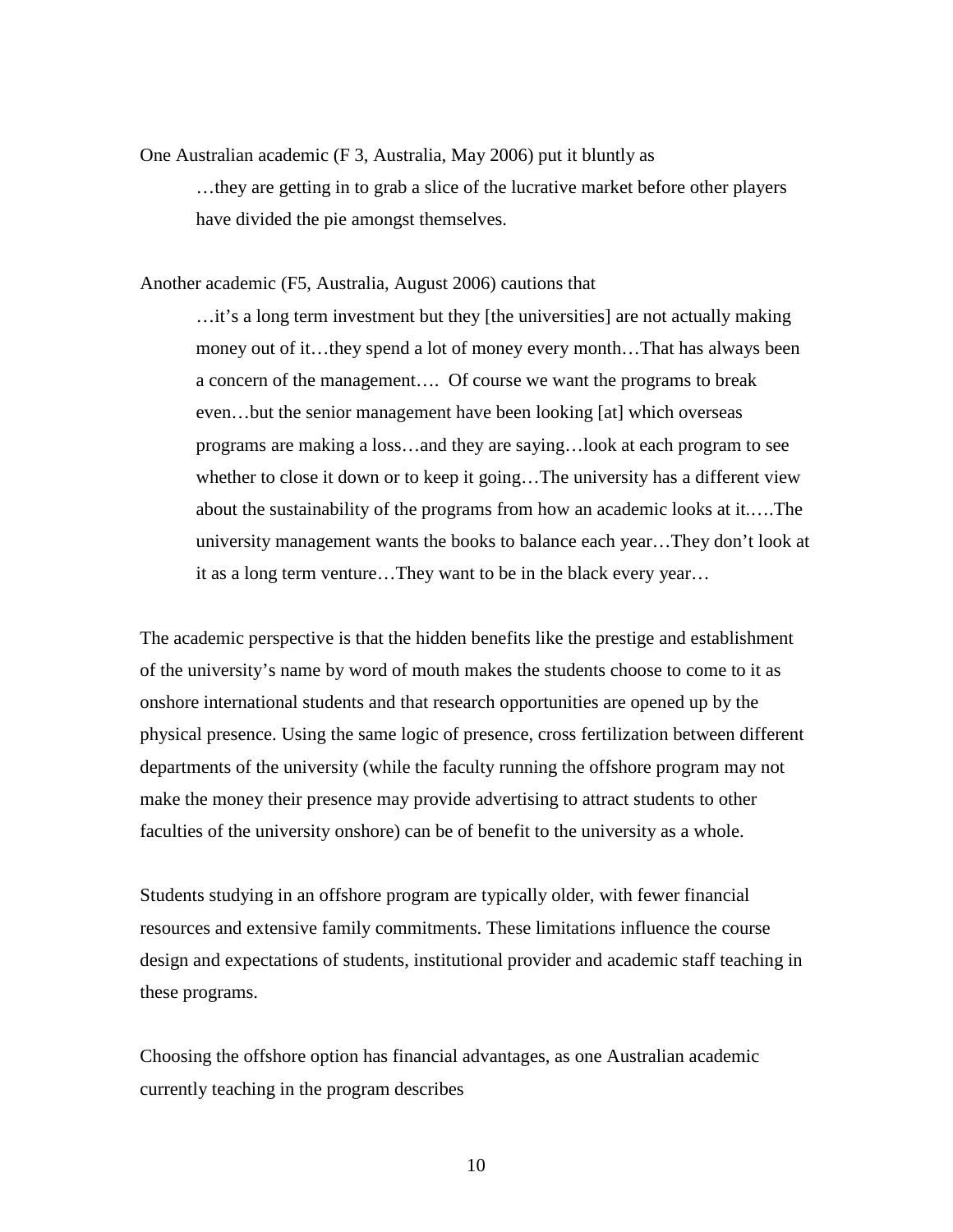The usual reason for students is financial and professional. Staying on in a job in their own country means they are fully employed, have the usual infrastructure and network of family and professional support, do not have to cope with making special arrangements for family care, pay fees which are usually a third less, don't have to cope with expenses of travel and offshore living. Do not have to give up a job if they cannot get leave of absence for several years for overseas study. (F4, Australia, May 2006).

An academic involved in one of the offshore programs since its inception remembers In Vietnam we were among the first 'foreign' universities in there and at a time when Australian scholarships were limited to those under 45 or 40. Thus, for the first groups of people, we were less interesting to the younger people who still had access to scholarships designed to support applied linguistic study and were also seen as brought up within the regime. The people who came to us were older and therefore in part politically suspect because they had some experience of education prior to 1975 and they were also people who could not get out of the country to get scholarship education in Australia. This tended to mean that our initial students were 'older women'. There is now a group of 'older' men who have family responsibilities and probably difficulties with career disruptions. (F4, Australia, May 2006).

Moving to another country for a sustained period of study time may not be possible for students with family commitments.

Many of our students are newly weds or married mothers with young children." (F4, Australia, May 2006).

A significant challenge has been the provision of a degree that is academically compatible in standard and quality in every way with the same degree taught onshore at the Australian campus while offering it at a financially viable price that covers the costs of both the Australian university and the offshore partner university expenses. Providing teaching facilities, local administration and advertising have to be covered financially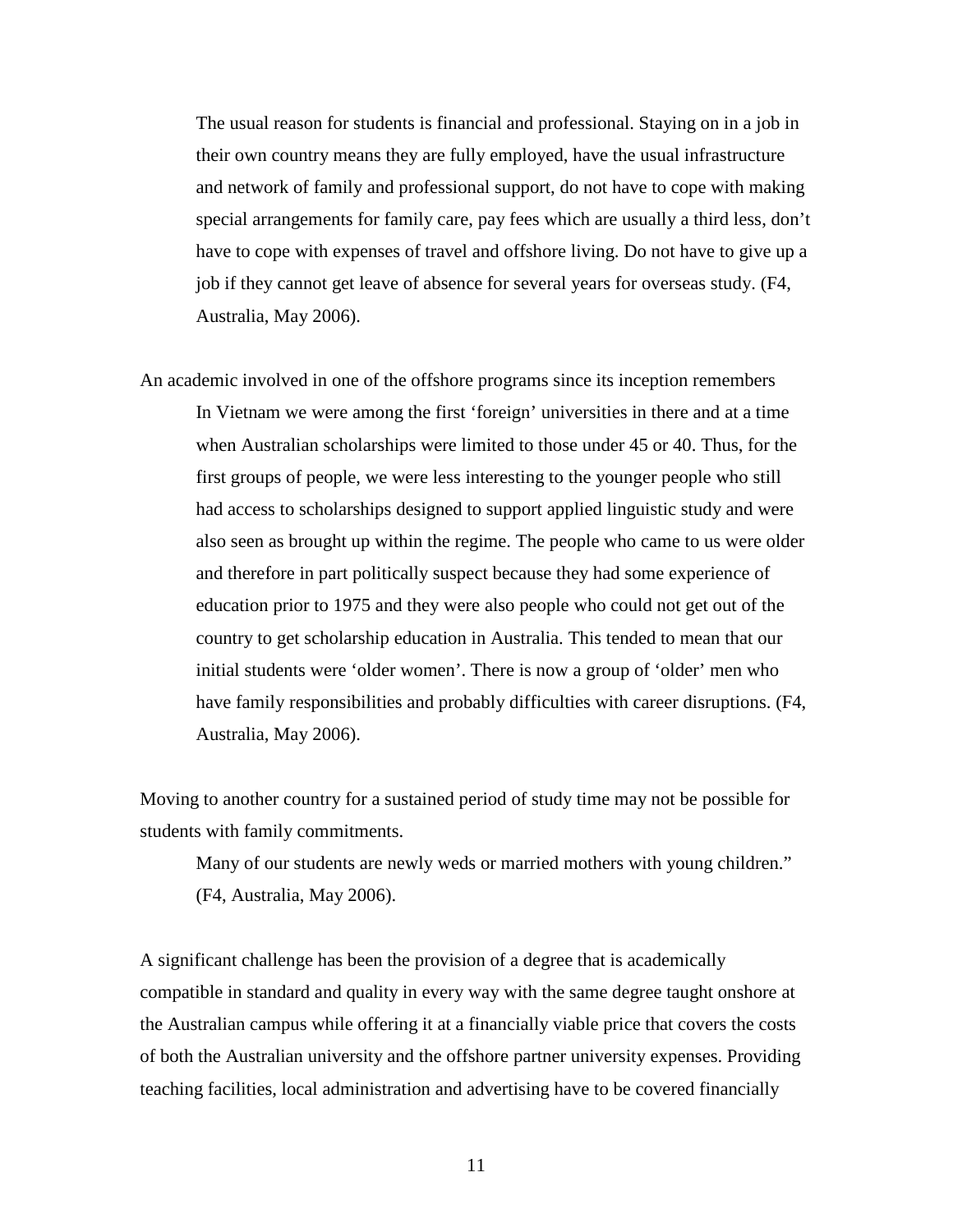while remaining affordable and competitive within the local economy of the student's country; and the requirements of the course.

## *7.3. Support and services for students*

Academic assistance, sharing databases for record keeping purposes, access to library support, English language support and pastoral care are the main areas in this section. The Australian academic staff member providing most of the teaching in the Asian regions summarises lack of provisions due to the challenge of geographic distance between the partners

The academics were most concerned with the provision of the highest standard of academic content as possible. The issue of the availability of research materials and textbooks was and still appears to be an ongoing concern of some offshore students. [To a] large extent this problem has been met head on and solved by the library services of La Trobe which continues to develop new online research possibilities for offshore students<sup>1</sup>. (F5, Australia, August 2006)

Setting up a designated physical area or library corner to provide additional facilities and access for students was one of the suggestions made for improvement by this interviewee (F5, Australian academic, August 2006). Referring to the situation in one of the off-shore locations, this person argued

…if we had a better centre…from my point as an academic…many students call out for papers from the library…and if there was just one room for our program…our students…like La Trobe corner... then those papers could be photocopied…you could build up a little library…even just a filing cabinet…it seems like every student has to repeat what the students have done before them…and we are not building up the resources to make this easier…

This is not an inherent problem of off-shore locations, but rather a reflection of the particular circumstances, including the physical location, of specific programs. If the

 $\overline{a}$ 

 $<sup>1</sup>$  See Karasmanis (2006)</sup>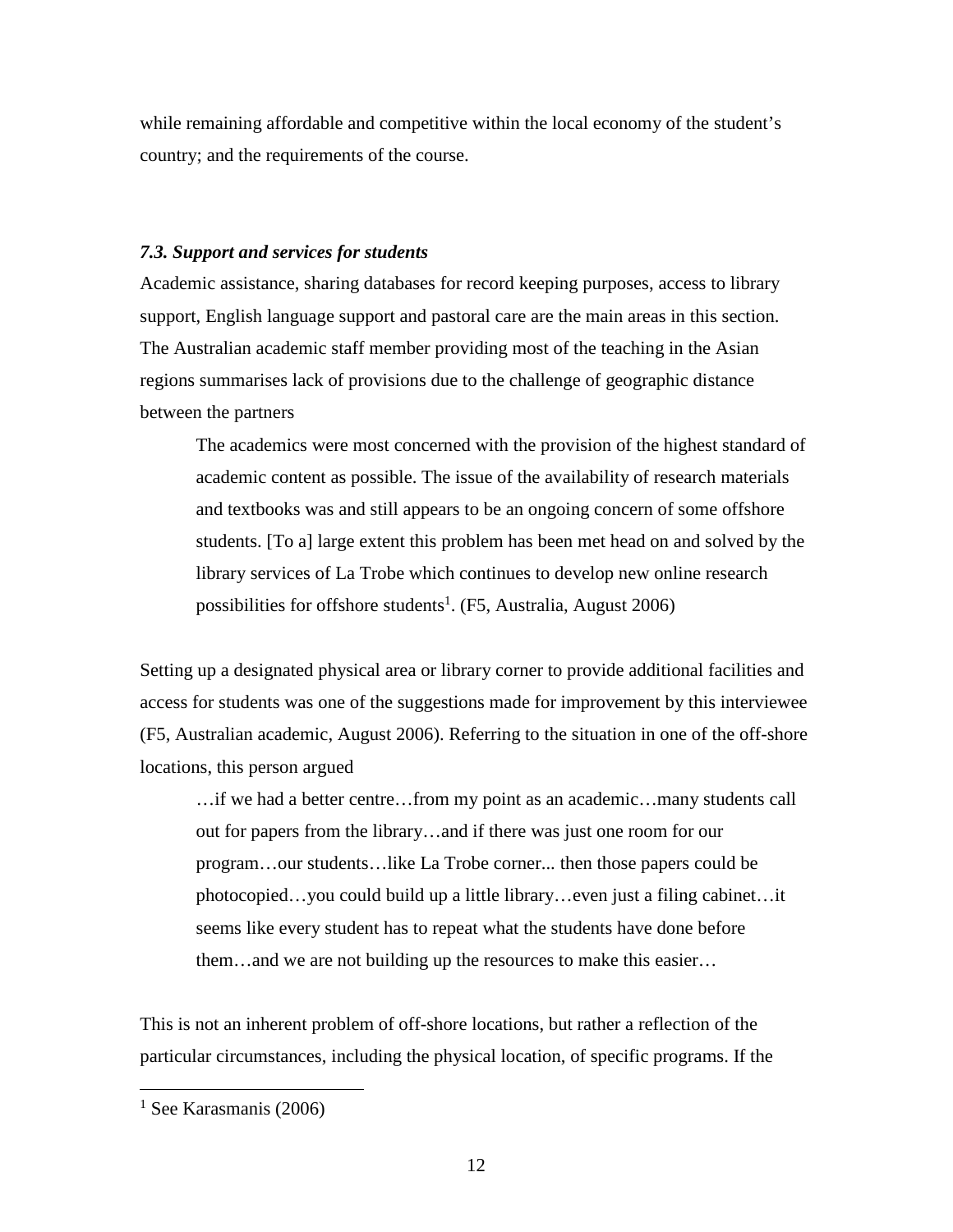partner organization does not have an academic teaching base, it may not have the physical infrastructure to support shared resources.

An off-shore administrator (F 1, Vietnam, May 2006) lamented the lack of a shared database to process student records as the hard copy turn around is a delayed process due to the geographical distance and mail turn around between Asia and Australia

…you have a very good software for managing the students…but if we can have many… any chance of access that…I can manage….in a way…how can I say…but it is not a modern way…of course I can complete it…but it takes time for me…I have to decide who can I allow to continue to the subject? Or continue the course? What are their scores? But I do not have the paper back...this is one disadvantage…

Of course, this need on the part of the partner institution raises complementary concerns in the Australian base in relation to the potential dangers in providing electronic access and privileges regarded as 'internal' to the home institution and those areas of its operations that it is essential to secure (e.g. student records).

The language barrier and cultural differences in understanding what is seen as appropriate in relations and communications between Australian and Asian academic teaching staff and students, academics and administrators was another source of confusion and thus frustration

… we need to know what's appropriate…and what's not…what are the factors that would help students…and to listen to what happened when students haven't finished and the reasons why...that sort of thing... they keep their private things private…I think it's cultural, yes…That they don't approach and say: my partner has died and the kids are sick and I just lost my job and I've got other things to worry about than your assignment… (F5, Australian Academic, August 2006)

Also sometimes the reverse is true. Students do not realize the very formal procedures required in Australian universities and appeal to administrators and academics to help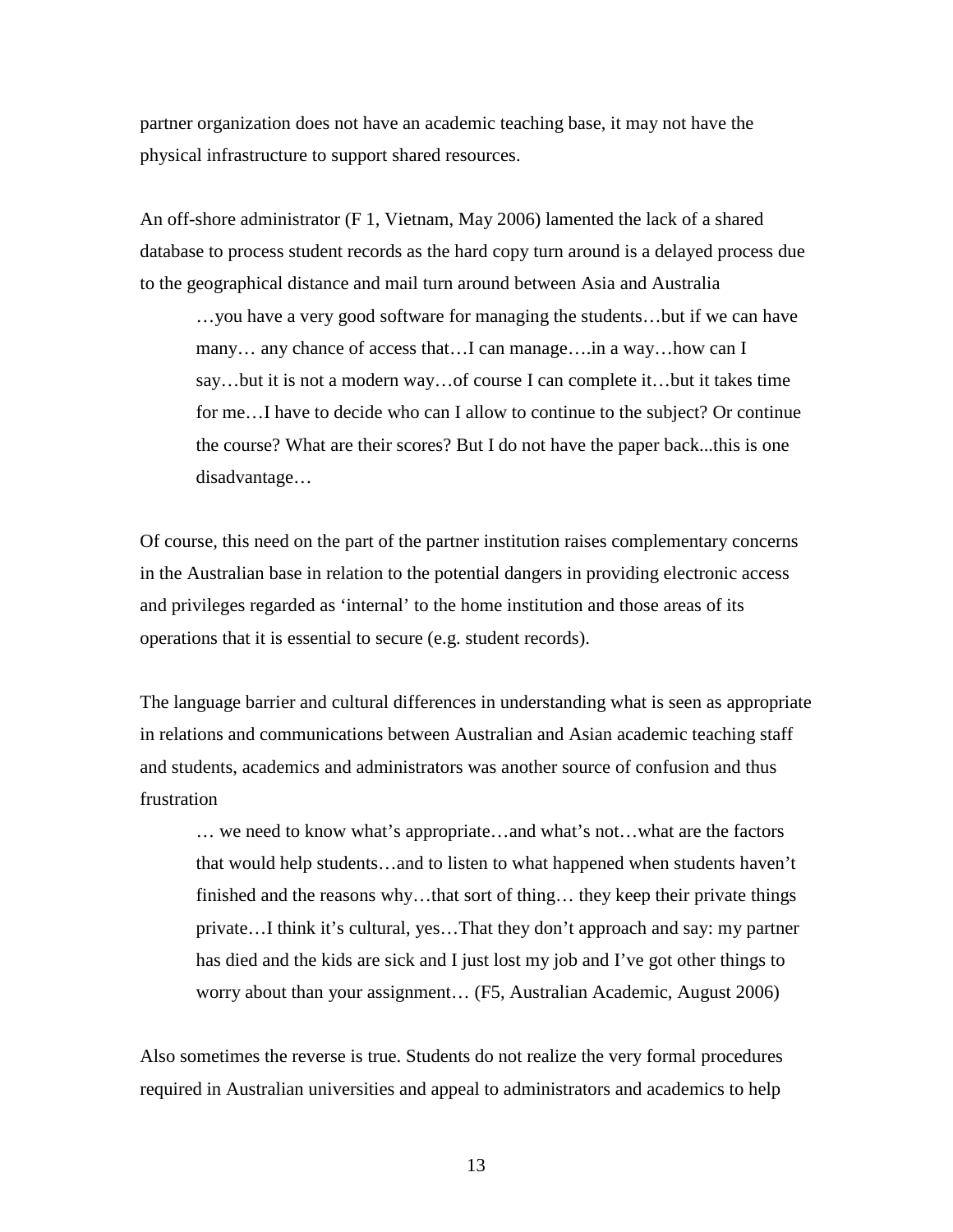them by telling them all the intimate details of their problems and medical concerns whereas what the procedures need are the correct, formally documented medical certificates. It can be difficult for all parties to understand the complex and culturally shaped interaction between pastoral care and administrative regulations. This can be even more difficult in partnership arrangements where parties are asked to enact practices reflecting the culture of their partner organization.

Difficulties in implementing in the off-shore programs the teaching approach assumed by Australian trained staff as part of the development of a critically-informed academic education were expressed by an educator (F5, Australian Academic, August 2006)

The other problem that comes up in Vietnam is that people are looking for the right answer…and of course, there is no right answer…and if students are scared, then its very hard for them to find a right answer… literature is being used for discussion and there is no right answer. Evaluating how students discuss…that's all about process…evaluating a process…and what they actually come out with does not have to be the right answer…they often expect that the teaching is the major thing, not the learning through discussion because the teacher is the one who knows…

English proficiency for students in the offshore programs was seen as a pre-requisite prior to admission as this administrator in Asia (F1, Vietnam, May 2006) indicated. Concern about establishing procedures that would be both fair to applicants and able to be implemented by both local and Australian-based staff was an ongoing issue in the relationships. Administratively, the neatest solution would have been to have tested all students prior to commencing the program and ensuring that the formal IELTS requirement was satisfied before commencement of the program.

…first of all the problems with the students who can not do English…who first come to the program…we should have criteria first for choosing…for admitting…for example, we do conduct an interview to check their English…and check English proficiency first…just their speaking and listening skills…when we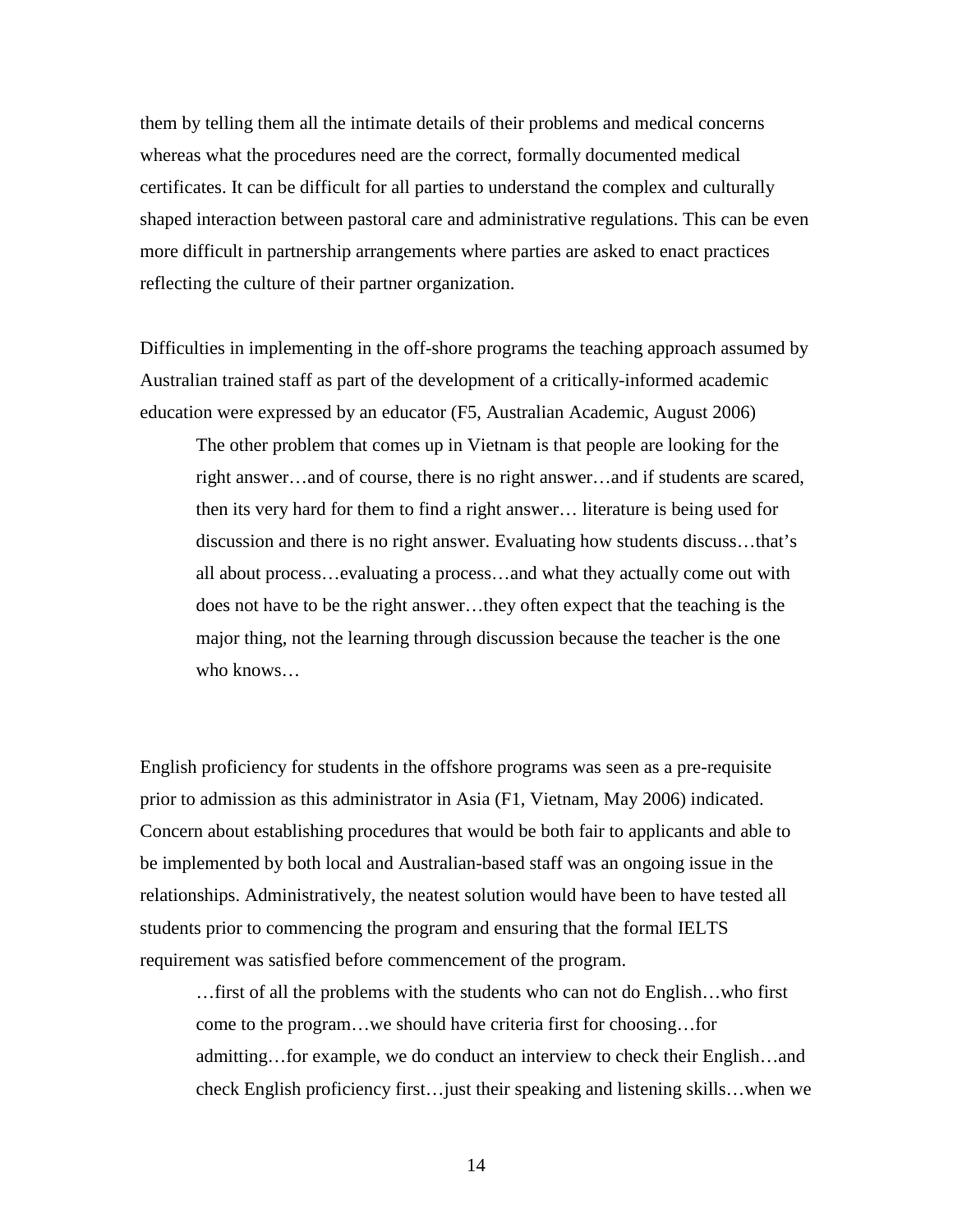find they qualify, at least they can improve their English…to get the IELTs score as required…they will allowed to apply…

Alternative arrangements that sought to provide some level of experience with academic English at levels appropriate to the needs of the program were often a source of ambiguity and frustration for all concerned.

Currently students are expected to be English majors and also to pass a local in-house test administered by the partner university. In order to facilitate their ease into the program the initial IELTS requirement of  $6.5$  is waived until the  $4<sup>th</sup>$  subject is reached by which stage all students are expected to have completed and achieved the English proficiency entrance requirements normally expected of all onshore international students. However, it has appeared that this approach is being interpreted by students as evidence that LTU does not take the requirement seriously and the university is now considering making it an initial requirement for entrance, even though this may affect the availability of the programs by deterring potential students. The students have always used the argument for a lenient test score entry to the program that doing the essays and attending the course will assist them to do better at the IELTS later on; however, we have not actually found that the scores on specialized time speed intensive tests like the TOEFL and IELTS is improved through attendance at regular academic subjects we offer, which leads to speculations as to how effective such tests are in measuring the use of English required for academic situations as opposed to a special kind of English 'test' proficiency.

# *7.4. Support for and responsibility of staff*

Geographical distance between both partners and thus the unfamiliarity of key administrative personnel with one another was one of the frustrations of off-shore staff (F1, Vietnam, May 2006)

…the collaboration has been set up for almost eight years…but I have not much idea about La Trobe University…only this program…because we almost have no access to La Trobe as a whole system…three years to five years we have talked about gradually to set up visiting trip between the two administrator, between the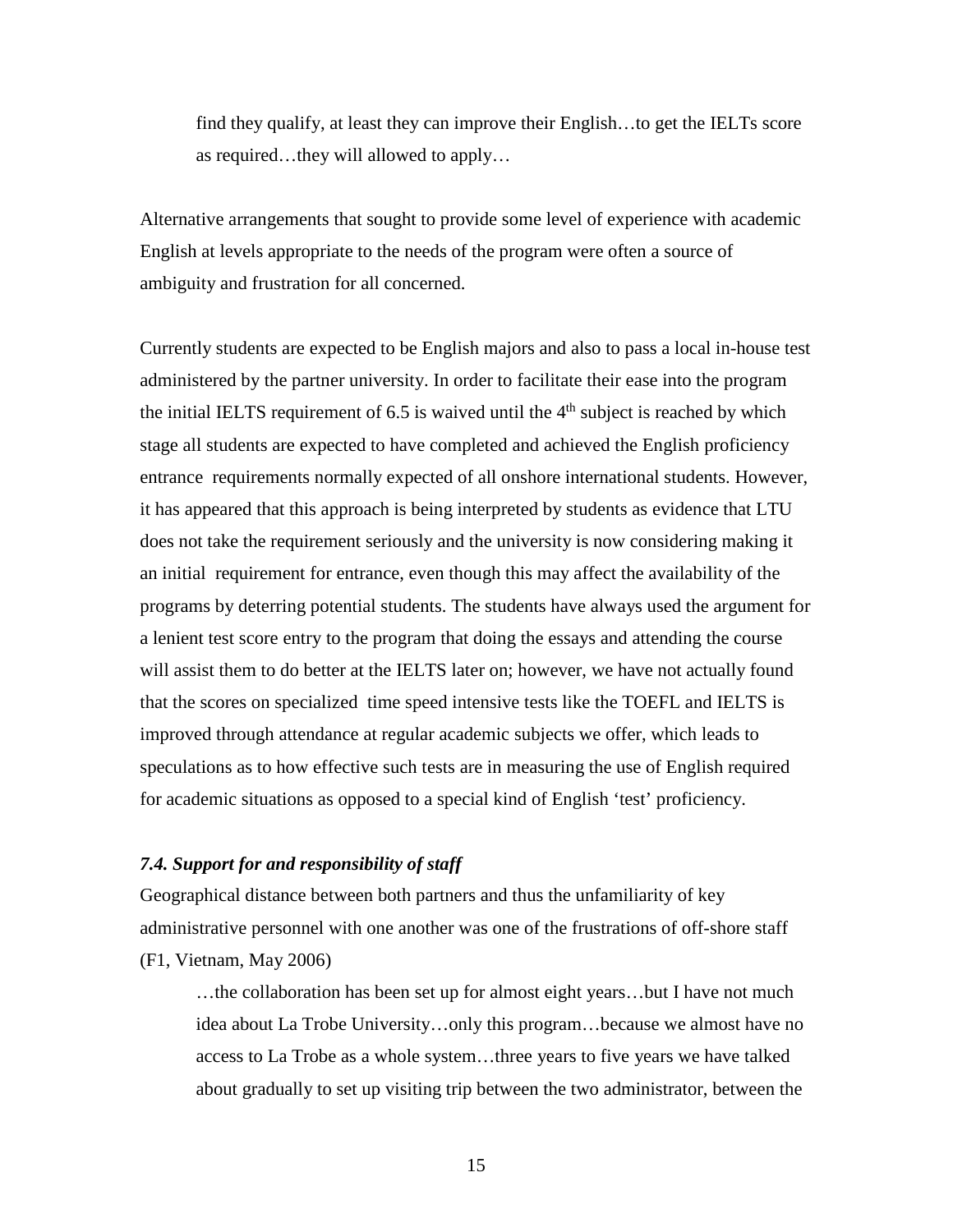to university…I have worked with her [the Australian administrator] for so long…I have not met…it would be good to meet…

This point was also made by the Australian teaching staff

It's very dependant on our link person at the other end…in [name of location] its very dependant on [name]., who is in the office and accepts the enrolments and tells the students whether they are likely to be accepted or not…that sort of linchpin person… (F5, Australian Academic, August 2006).

On an institutional level, internal structures and hierarchies as well as academic and administrative roles and responsibilities have to be explicit and clear as cultural differences and interpretations can cause friction and thus jeopardize the sustainability of the global interchange as this academic illustrates

…first thing is to be clear of the hierarchy…not to assume about the other side…I think the other side assumes about us as well…having said that then we need to be clear in our commitment as well and I think we haven't been clear in our commitments all the time…particularly when we are having arguments about money…the sense of which courses are going to be offered when is pretty flexible… whether that relates to what is promised: I can't go because my wife is sick or getting divorced next week…for us, it's easy to cancel out… but it is not always clear, which course is going to be offered when… In Vietnamese culture…I think people have structures and structures that work exactly…I think that's a strong Asian…it's a strong commitment…we will provide this and of course students structure their lives around this and this and this…so you should be able to count on courses being provided…don't over promise but promise definitely…What is difficult is…we don't have implicit knowledge of the other side…and they don't see our side…they don't see that the person's mother is sick…they just see: you made the promise to come and therefore, you must come… (F5, Australia, August 2006)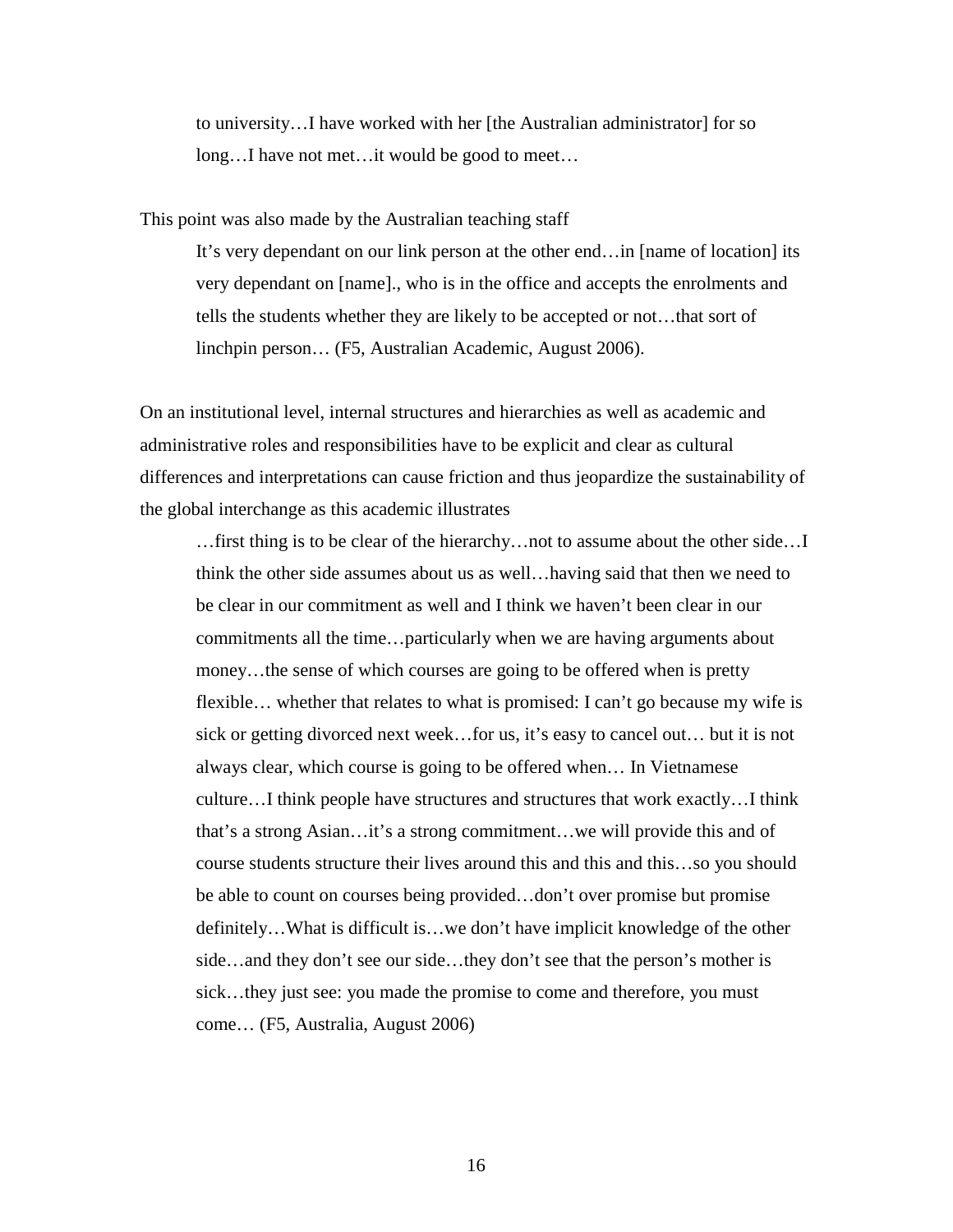La Trobe wanted to be able to commit to having exactly the same staff teaching on-shore and off-shore. But the competing demands on the time and commitment of those staff (particularly when programs are costed at break-even levels) mean that there is little scope to expand base staffing and, therefore, there was ongoing uncertainty about when staff would be available to teach as the La Trobe side tried to juggle competing demands.

Tertiary systems differ significantly across countries and the distinction between administrators and academics may not be universal as this comment from staff in Vietnam testifies

She [the linchpin person] is also a junior lecturer…what we in American would call faculty as well as staff…a teacher as well as an administrator….so sometimes we get a little bit confused…and I think she sometimes gets a little bit confused…and two statuses…sometimes we think she's an administrator and she should be doing all this like we expect a secretary to do…and other times she has the understanding of a lecturer…

Similarly on the LTU side the recent retirement of an experienced administrator has led to some problems as previously overlapping tasks have been assigned to different members of staff with need for different communication and record keeping processes as a consequence. When students or administrators are only located at a distance, they assume continuity in roles (if not in people) and are not able to find ways 'around' gaps that may have emerged as a result of changed roles.

Similar concerns were expressed in terms of the administration by the off shore administrative support

It's big time [a lot of time / work] for me and I can not imagine when I stop this, who can take over my work easily? (F1, Vietnam, May 2006).

# **Conclusion**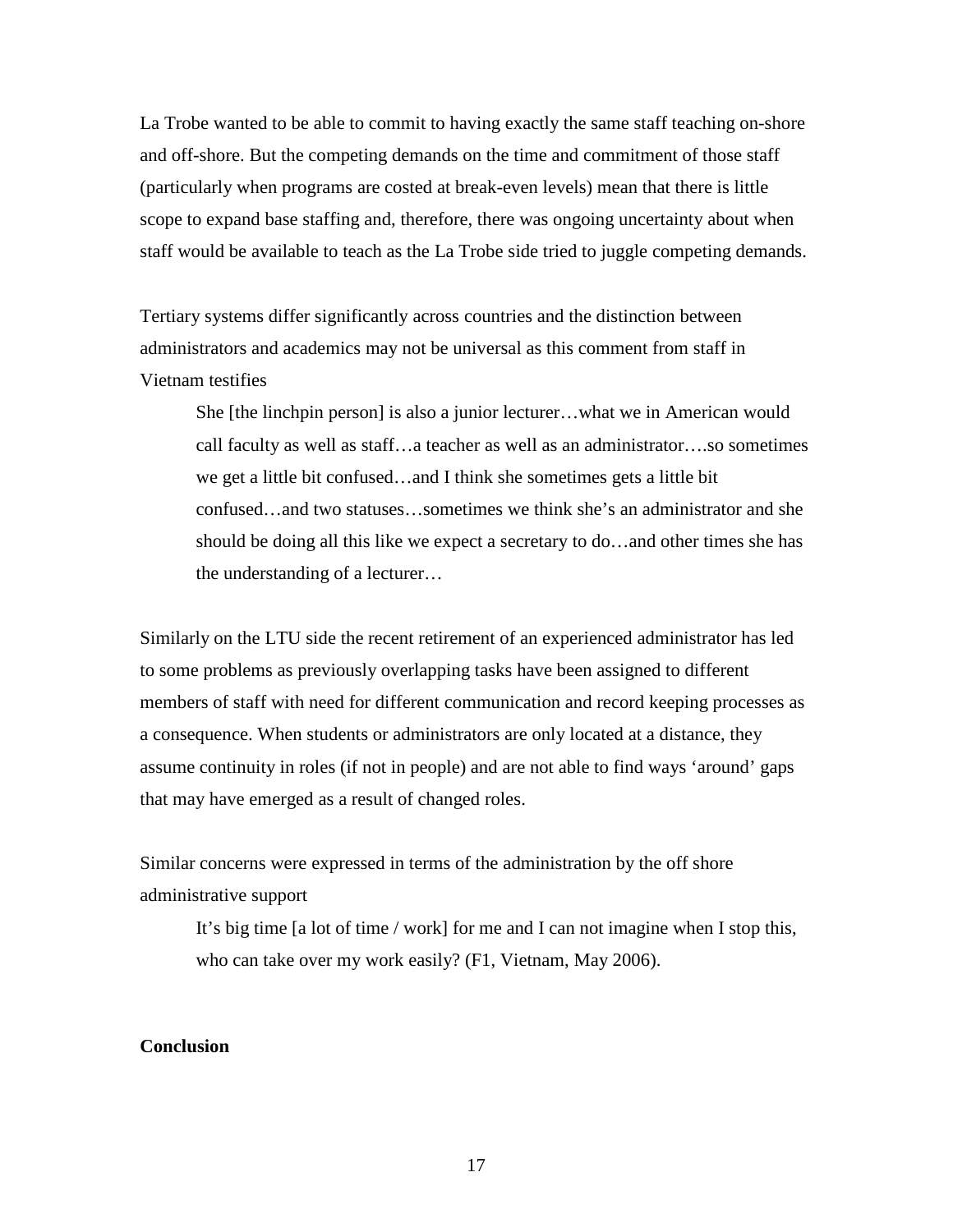Sustaining international relations and, in particular off-shore teaching operations, requires extended, sensitive and flexible responses to multiple and sometimes competing needs. We have framed this report within the tensions between larger institutional imperatives that are heavily influenced by economic issues and some of the motivations of individuals within Australian institutions and off-shore partners, where the motivations more frequently reflect concerns for cultural interchange and exploration of international experiences. We noted that the economic aspects can undermine cultural interchange, but also that economic goals cannot be achieved if cultural issues are ignored. We have documented many examples where the issues that needed to be resolved in the relationship required deep cultural understanding of the values and organisational arrangements of the 'other' institution and its staff. We noted that failure to address these issues could threaten the viability of programs.

One firm conclusion we can draw about sustainable development is that it is a journey that must be traveled by partners willing to dialogue, learn from each other and change accordingly. Sustainable development cannot be created without these ongoing adjustments to the obligations and nature of the co-operation. These adjustments will not be predictable and will not occur in a timeline that suits the cultural expectations of either partner. Like any venture, the more willingness there is to learn and accommodate on both sides, the more likely the sustainable and ongoing success of the project. For this to happen there also must be some common ground or overlapping aims in the objectives of the project, even though some of these aims and the reasons for them may differ in part from a totally objective viewpoint. The sustainability lies in the mutual trust and respect between the partners that allows them to continue to partake in this dialogue about the sustainable development of their mutual plan.

This requires the following:

- 1. each partner must trust the integrity of the other;
- 2. each partner must acknowledge the different potential outcomes and benefits for the 'other';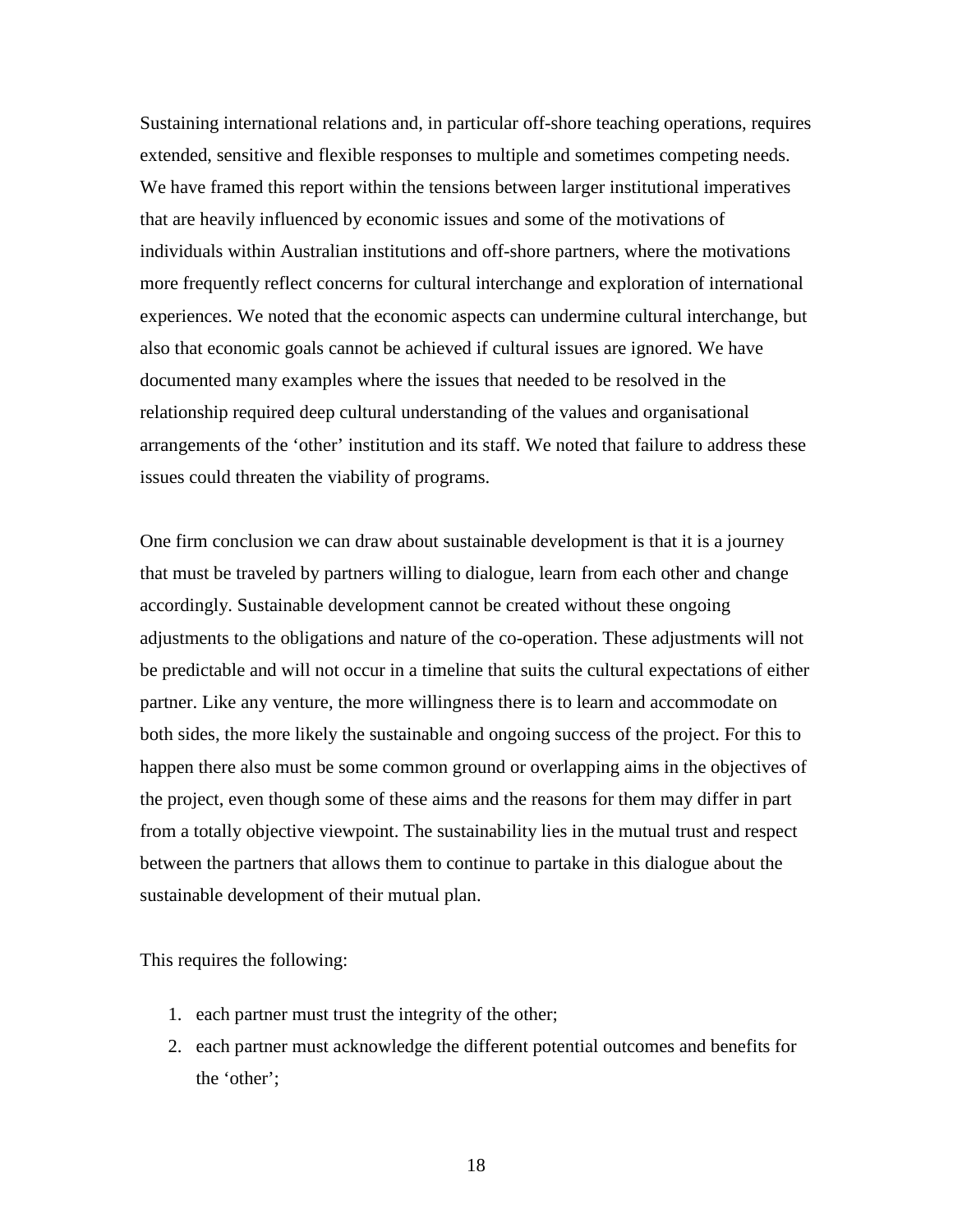3. each partner must build outcomes and benefits for the 'other' into the relationship.

This ongoing negotiation and productive recognition of difference can be endangered if

- 1. partners seek to lock one another into an agreement too early;
- 2. partners seek to narrow the range of benefits to suit only their own needs;
- 3. partners feel that they are locked into an agreement that is inflexible.

By sharing some of our experiences we have identified the challenges and benefits in partnerships arrangements and highlighted the importance of a shared vision and clear, effective communication. The key to sustainability of global interchange across tertiary institutions is listening to the other.

# **References:**

Australian Education International (AEI) (2006). *Study in Australia*. Department of Education, Employment and Training, GPO Box 9880, Canberra 2601, Australia. <http://studyinaustralia.gov.au/Sia/en/Home.htm> **Last update: 04/05/2006, visited 4 June 2006**

Australian Education International (2005). *Guiding principles*. Transnational Quality Strategy. Commonwealth of Australia, 18 November 2005 [http://aei.dest.gov.au/AEI/GovernmentActivities/QAAustralianEducationAndTrainingSystem/TQ](http://aei.dest.gov.au/AEI/GovernmentActivities/QAAustralianEducationAndTrainingSystem/TQS_pdf.pdfGovernance) [S\\_pdf.pdfGovernance,](http://aei.dest.gov.au/AEI/GovernmentActivities/QAAustralianEducationAndTrainingSystem/TQS_pdf.pdfGovernance) **Last update: 18 November 2005, Visited on 10 October 2006**

Department of Education, Science and Training (DEST) (2006). *International Education.* Australian Government Publications. Canberra. Australia. [www.dest.gov.au/sectors/international\\_](http://www.dest.gov.au/sectors/international_education/)**education**/ **Last updated on 2 May 2005, visited 4 June 2006**

Department of Education, Science and Training (DEST). (2004) *Auditing the Offshore Activity of Australian Higher Education Providers.* Discussion Paper. Australian Government Publications. Canberra. Australia. *http://www.dest.gov.au/sectors/international\_education/policy\_issues\_reviews/reviews/ quality\_auditing\_of\_offshore\_delivery/documents/discussion\_paper\_rtf.htm (1.61 MB)* **Last updated 26 April 2005, visited 4 June 2006**

Doorbar, Allison (11 October 2006). *The Asian International Student 2005-2006.* IDP Education-International Education Association of Australia Conference, Perth.